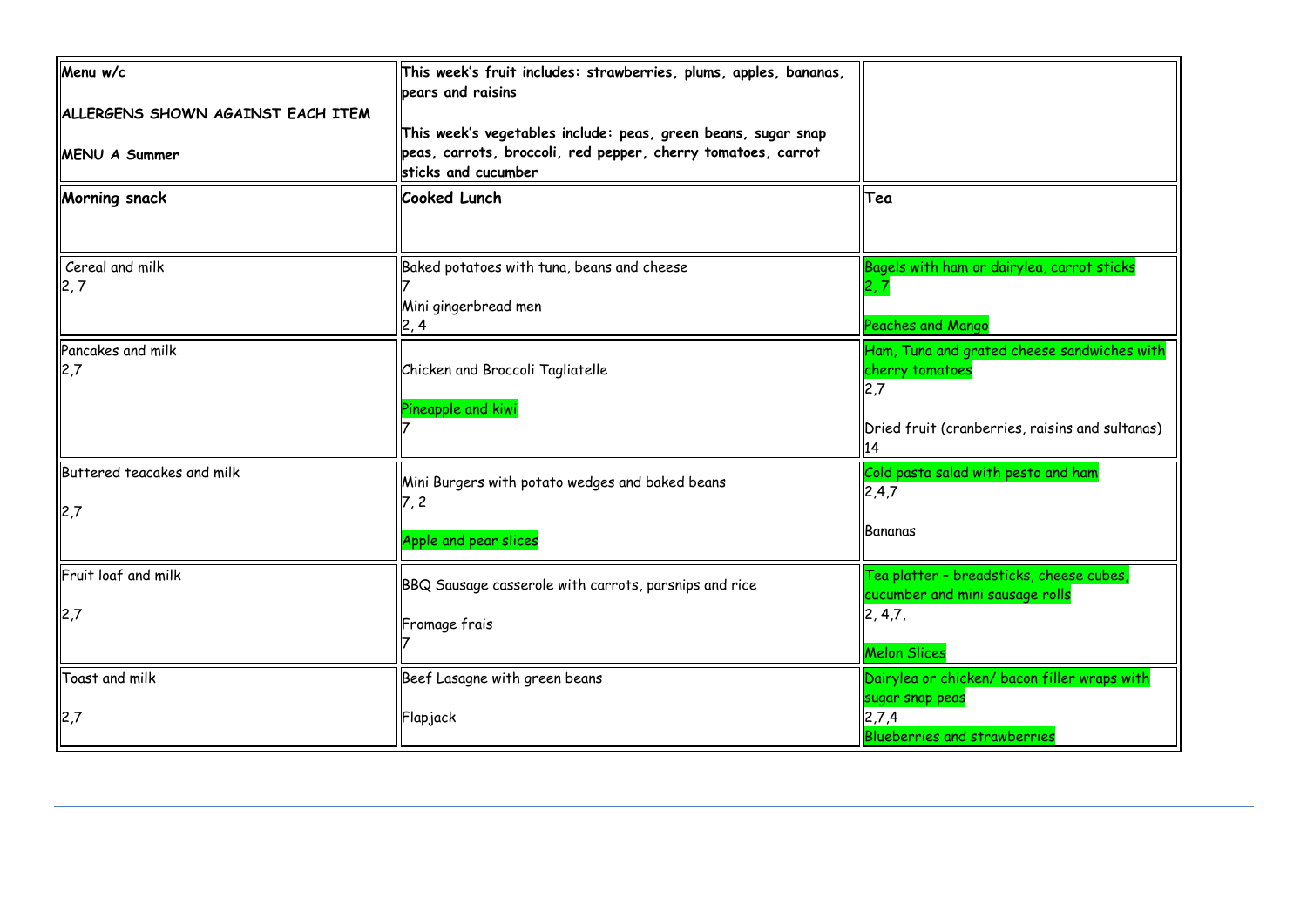| Menu w/c<br><b>MENU B Summer</b> | This week's vegetables include: baby corn, petit pois, broccoli,<br>green beans, carrots, sweetcorn, carrot and cucumber sticks                          | This week's fruit includes: apples, bananas,<br>pears, plums, pineapple, melon, kiwi,<br>cranberries, sultanas and raisins |
|----------------------------------|----------------------------------------------------------------------------------------------------------------------------------------------------------|----------------------------------------------------------------------------------------------------------------------------|
| Morning snack                    | <b>Cooked Lunch</b>                                                                                                                                      | Tea                                                                                                                        |
| Cereal and milk<br>2.7           | Meatballs and Pasta with a tomato & Basil sauce and homemade garlic<br>bread & carrots.<br>2,4,7<br>Dried fruit (cranberries, sultanas, apricots)<br>142 | Tea platter: breadsticks, cheese cubes, carrot<br>sticks and mini sausage rolls<br>Pineapple and melon                     |
| Fruit loaf and milk<br>2,7       | Breaded cod with homemade potato wedes and baked beans<br>Fromage frais                                                                                  | Pasta salad with pesto and ham, and sugar snap<br>peas<br>2,7,4<br>Bananas                                                 |
| Malt Loaf and milk<br>2,7        | Pork Goulash with peppers, carrots and broccoli, served with rice<br>Shortbread                                                                          | Ham and dairylea and chicken croissants with<br>cucumber<br>2,7,4<br>Mango and peach                                       |
| Toast and milk<br>2,7            | Spaghetti carbonara with ham, sweetcorn and peas<br>2,7,4<br>Apples and sultanas                                                                         | Wraps with dairylea or chicken and bacon filler<br>and cucumber<br>2,7,4<br><b>Blueberries and strawberries</b>            |
| Cereal and milk<br>2,7           | Chicken and Chorizo in a herby tomato sauce with rice and green<br>lbeans<br>Granola<br>2,7                                                              | Sandwiches with chicken or bacon filler/ ham<br>or cheese)<br>2,7,4<br>Melon slices                                        |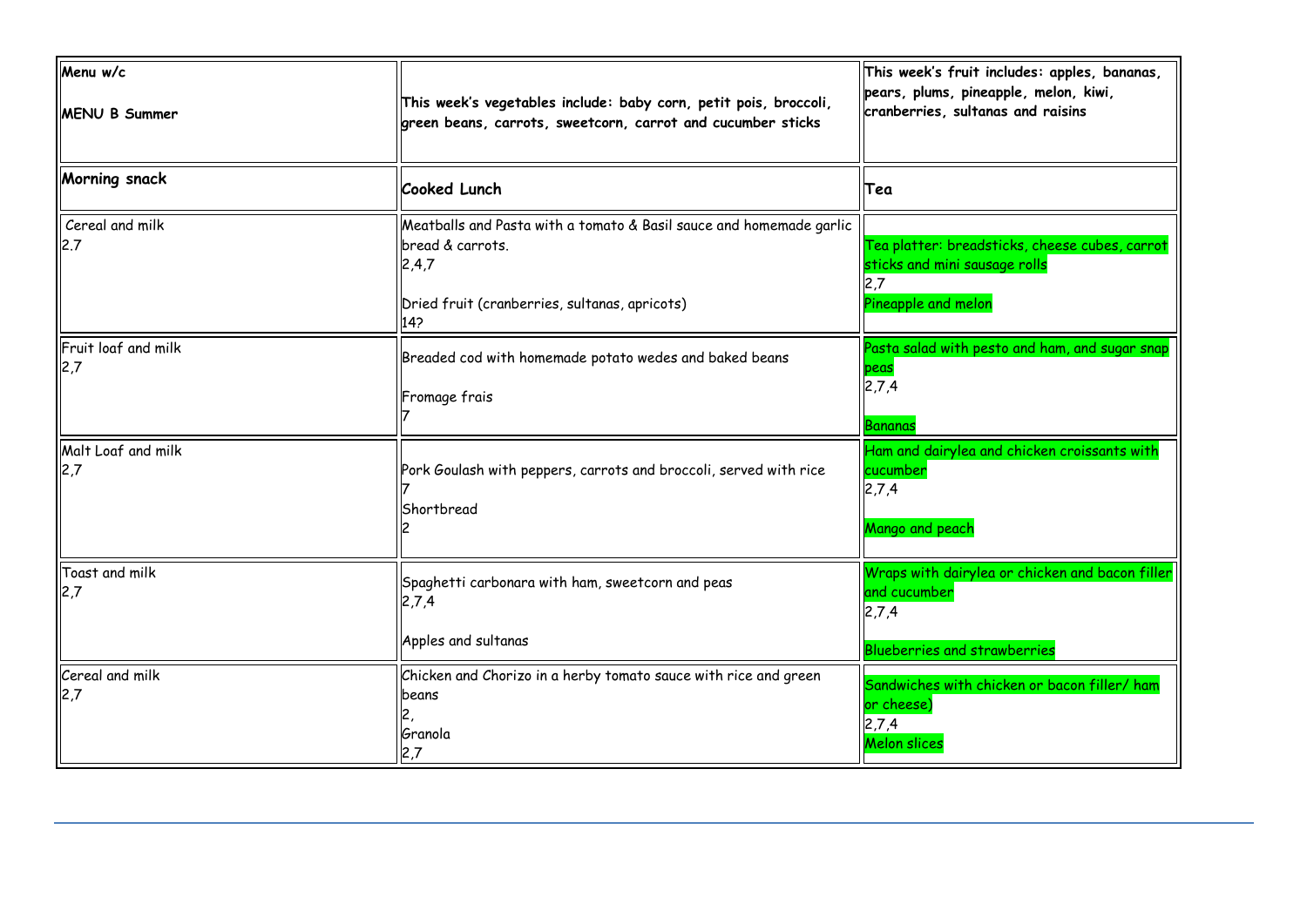| Menu w/c<br><b>MENU C</b> | This week's fruit includes: raspberries, blackberries, blueberries,<br>plums, apples, bananas, pears and raisins<br>This week's vegetables include: butternut squash, potatoes,<br>mushrooms, baby corn, petit pois, spring onions, broccoli, green<br>beans, carrots, cherry tomatoes, carrot sticks and cucumber |                                                                                            |
|---------------------------|--------------------------------------------------------------------------------------------------------------------------------------------------------------------------------------------------------------------------------------------------------------------------------------------------------------------|--------------------------------------------------------------------------------------------|
| Morning snack             | Cooked Lunch                                                                                                                                                                                                                                                                                                       | Tea                                                                                        |
| Cereal and milk           | Fishfingers, homemade potato wedges and baked beans<br>Flapjack                                                                                                                                                                                                                                                    | Ham and grated cheese sandwiches with<br>cucumber sticks<br>2,7,4<br>Bananas               |
| Pancakes and milk<br>2,7  | Sweet and sour pork with noodles, whole baby sweetcorn and green<br>beans<br>12,2,                                                                                                                                                                                                                                 | Tea platter: breadsticks, cheese cubes,<br>cucumber, sausage rolls<br>2,7,4                |
|                           | Dried fruit (sultanas, cranberries, raisins)                                                                                                                                                                                                                                                                       | Apple and pear slices                                                                      |
| Fruit loaf and milk       | Bacon and Cheese Frittata with Baked Beans<br>Fromage frais                                                                                                                                                                                                                                                        | Wraps with ham or dairlylea with cherry<br>tomatoes<br>2,7<br>Kiwi and mango               |
| Toast and milk            | Chicken curry with sweetcorn, spinach and peas, served with rice<br>Gingerbread                                                                                                                                                                                                                                    | Cold pesto pasta salad with chopped ham<br>2,7<br>Melon slices                             |
| Cereal and milk<br>2,7    | Tomato and cheese pasta bake with ham, sweetcorn and broccoli<br>2,7,4<br>Apple & raisins<br>14                                                                                                                                                                                                                    | Bagels filled with dairylea or chicken, with<br>carrots sticks<br>Strawberry and pineapple |